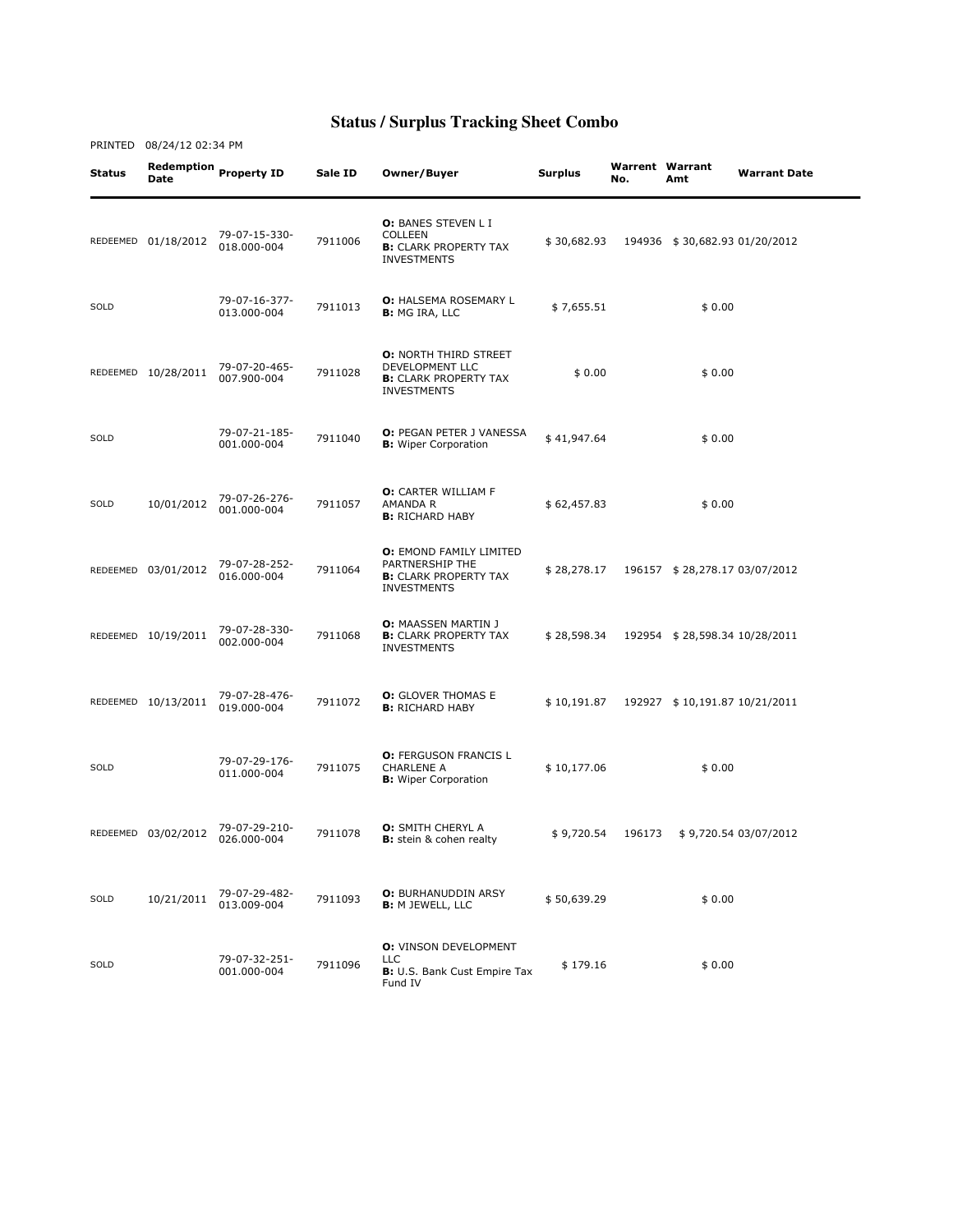## **Status / Surplus Tracking Sheet Combo**

| <b>Status</b> | Date                | Redemption Property ID       | Sale ID | Owner/Buyer                                                                             | <b>Surplus</b> | No. | <b>Warrent Warrant</b><br>Amt  | <b>Warrant Date</b> |
|---------------|---------------------|------------------------------|---------|-----------------------------------------------------------------------------------------|----------------|-----|--------------------------------|---------------------|
| SOLD          | 09/10/2012          | 79-07-32-251-<br>002.000-004 | 7911097 | <b>O:</b> VINSON DEVELOPMENT<br><b>LLC</b><br><b>B:</b> RICHARD HABY                    | \$0.00         |     | \$0.00                         |                     |
| SOLD          | 08/24/2012          | 79-07-32-253-<br>003.000-004 | 7911098 | <b>O: DAYTON DEVELOPMENT</b><br><b>LLC</b><br><b>B:</b> RICHARD HABY                    | \$83,436.19    |     | \$0.00                         |                     |
|               | REDEEMED 04/20/2012 | 79-07-09-300-<br>009.000-005 | 7911107 | <b>O: NELSON DONALD E</b><br><b>MELVIN R</b><br>B: U.S. Bank Cust Empire Tax<br>Fund IV | \$11,820.77    |     | \$0.00                         |                     |
| SOLD          | 10/01/2012          | 79-16-10-227-<br>003.000-007 | 7911115 | <b>O:</b> DAWKINS RANDALL D &<br><b>REBECCA S</b><br><b>B:</b> FRTL-US2011, LLLP        | \$11,717.71    |     | \$0.00                         |                     |
| SOLD          | 04/16/2012          | 79-08-28-100-<br>011.000-009 | 7911120 | <b>O: HUFFER PAULA A &amp; GREER</b><br>SARAH J<br><b>B:</b> CHARLES F. VAUGHAN         | \$11,984.87    |     | \$0.00                         |                     |
|               | REDEEMED 10/25/2011 | 79-05-10-200-<br>011.000-014 | 7911131 | <b>O: ABBOTT STEPHEN F</b><br><b>B: M JEWELL, LLC</b>                                   | \$93,771.71    |     | 192960 \$93,771.71 10/28/2011  |                     |
|               | REDEEMED 03/14/2012 | 79-05-26-102-<br>001.000-014 | 7911133 | <b>O:</b> TAVANA PETER J &<br><b>KATHRYN E</b><br><b>B:</b> Tammy Ann Stanisz           | \$11,930.29    |     | 196702 \$11,930.29 04/02/2012  |                     |
|               | REDEEMED 03/29/2012 | 79-06-29-200-<br>001.000-014 | 7911135 | <b>O:</b> BOES HOWARD P<br><b>B:</b> M JEWELL, LLC                                      | \$146,113.74   |     | 196911 \$146,113.74 04/13/2012 |                     |
| SOLD          |                     | 79-03-17-477-<br>001.000-017 | 7911144 | <b>O:</b> TENDAM ERIC W<br><b>B:</b> Wiper Corporation                                  | \$10,239.35    |     | \$0.00                         |                     |
|               | REDEEMED 04/20/2012 | 79-06-10-428-<br>001.000-022 | 7911165 | <b>O: FREEMAN JAMES</b><br><b>B:</b> M JEWELL, LLC                                      | \$85,197.48    |     | 197255 \$85,197.48 04/27/2012  |                     |
| SOLD          | 06/15/2012          | 79-06-27-300-<br>001.000-022 | 7911167 | <b>O:</b> TEWKSBURY DOROTHEA L<br><b>B:</b> M JEWELL, LLC                               | \$64,033.26    |     | \$0.00                         |                     |
| SOLD          | 06/15/2012          | 79-06-28-276-<br>001.000-022 | 7911169 | <b>O: TEWKSBURY DOROTHEA L</b><br><b>B: M JEWELL, LLC</b>                               | \$63,584.25    |     | \$0.00                         |                     |

PRINTED 08/24/12 02:34 PM